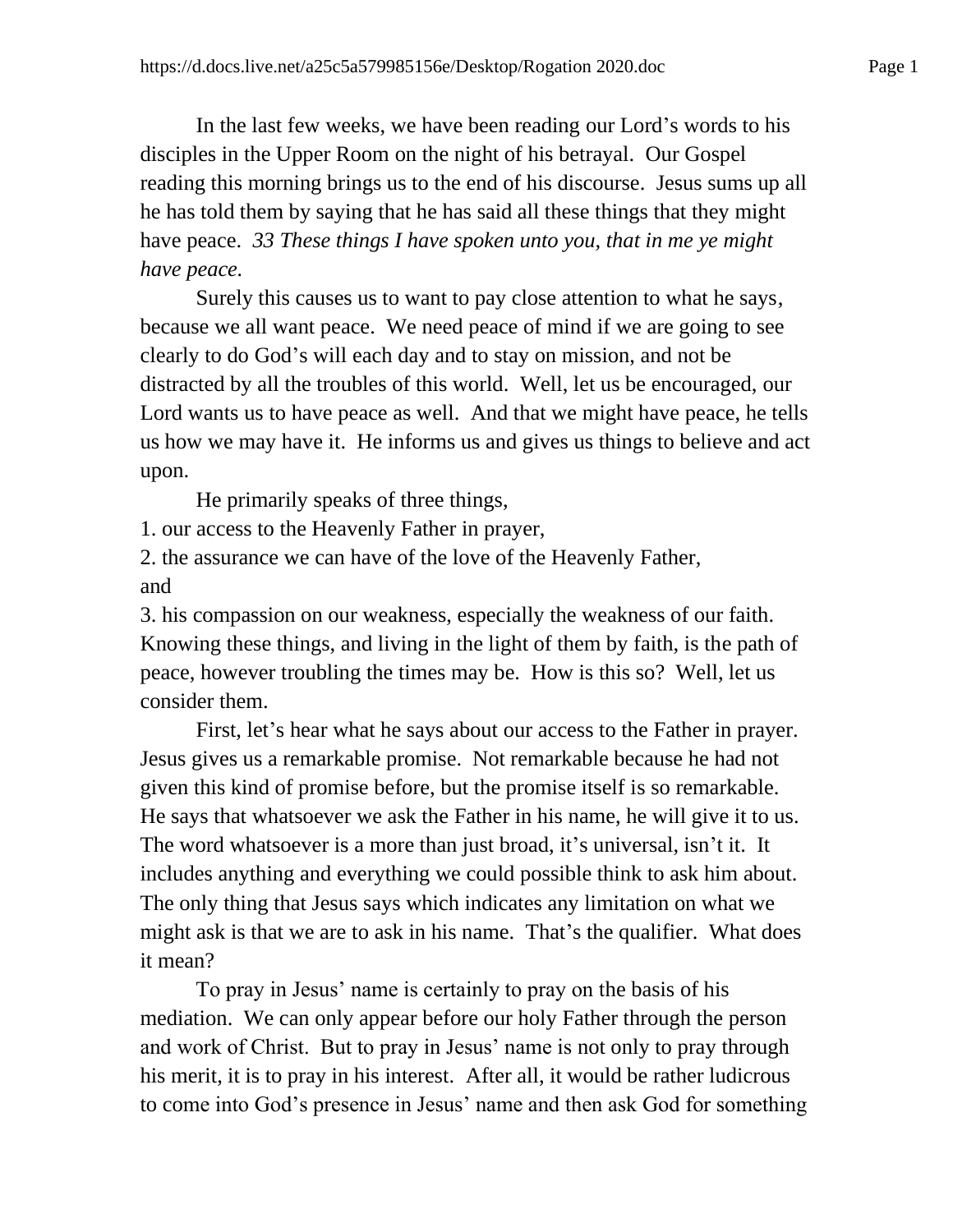you know is silly or frivolous or even wrong. The best way to be sure that you are asking something that would be in the interest of Jesus is to love Jesus. When you love him, you will care about the things he cares about and you can be confident your prayers will be "in his name."

So, is there *anything* which you, or the church lacks that you are troubled about, that disturbs your peace? Jesus gives us a promise that our Father will provide, if we ask in his name. And note: we must ask. To have the peace that Jesus gives us, we must do more than just know we can pray in his name. He wants us to ask. It is in the asking in his name that we find the assurance our hearts need. It is as we take the time to pray and ask what we need that the Holy Spirit assures our faith in the promise of Jesus and thus we find peace.

Having spoken to us about our access to the Father that can bring us peace, Jesus goes on to assure us of the Father's love for us. It is as if Jesus is telling his disciples that, when he does return to his Father, they shouldn't think he's going to be in heaven having to talk God the Father into loving them. The Father already loves them. After all, doesn't John say that God so loved the world that he gave us his Son? Yes; Jesus is his gift to us, and we are his gift to Jesus, not only because he loves his Son, but because he loves us too.

It is very interesting to note the word that John uses for Jesus' description of the Father's love. If you have read the book by C. S. Lewis entitled *The Four Loves*, you will know that, in the original Greek language of the New Testament, there are several different words for love. We often think of the love God has for us as represented by the word "agape," which often carries with it the idea of unconditionality. We see God loving sinners who in no way deserve his love and so we realise that he must love us without any kind of cause or reason in us for loving us. That's how we understand agape. This is true and it is a wonderful thing. But the word used here in John 16 is not agape. It is "phileo". It's the same word in the name Philadelphia, which means city of brotherly love. Phileo is a friendly kind of love. It is a word we would use to talk about the kind of happy relationship between people who like one another; the kind of love we have in a loving family, for instance. Well, this is what Jesus is saying. He's saying he doesn't have to get God to listen to your prayers, because He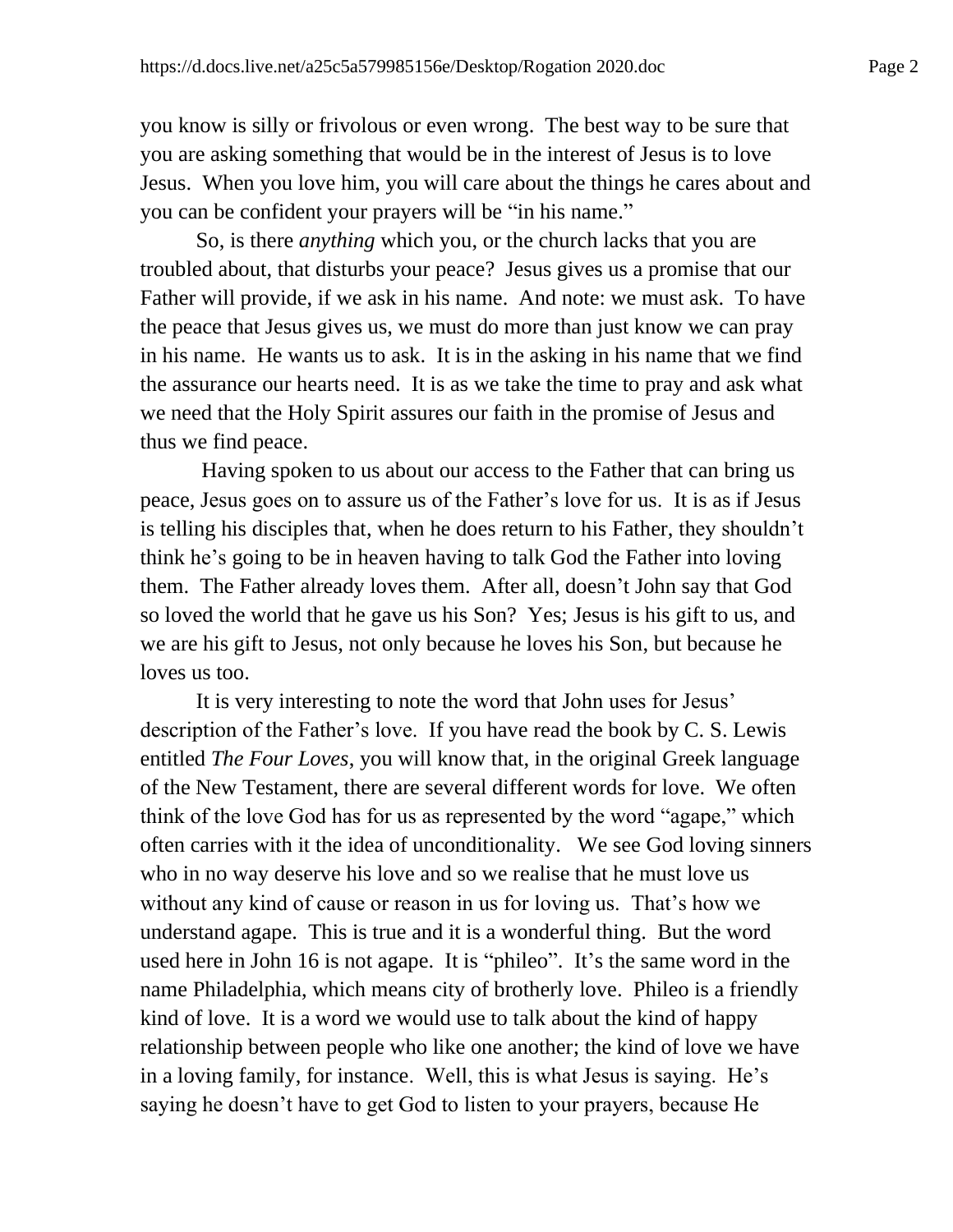already likes you – you are in his family and he's glad about it. His affection for you is not a mere decision on his part, but he appreciates how you love his Son, Jesus. He likes it that you believe he is who he says he is. Of course, he has loved us unconditionally, but he loves us in this way too.

Doesn't that warm your heart? Doesn't this understanding of God's love for you bring peace to you and encouragement that he wants to hear your prayers and answer them? Well, you should feel that way, because that's what Jesus said he wants us to feel about these things. He has told us these things that in him we might have peace.

He has told us:

1. we can use his name to give us access to the Heavenly Father in prayer, 2. he has assured us that we have God's ear because he already loves us, And finally he demonstrates his mercy on our faith when it is weak.

After the disciples told Jesus how they believed in him, he told them that he knew that their faith, though it was real, was still quite weak. He told them that he knew they would be afraid and forsake him.

*29, His disciples said unto him, … 30 Now are we sure that thou knowest all things… by this we believe that thou camest forth from God. 31 Jesus answered them, Do ye now believe? 32 Behold, the hour cometh, yea, is now come, that ye shall be scattered, every man to his own, and shall leave me alone….*

Jesus understood them better than they understood themselves. Jesus warned his disciples in the garden to watch and pray lest they enter into temptation, because he knew their faith was weak. They slept instead, missing the strengthening of faith they needed and, as Jesus foretold, they forsook him. But does Jesus condemn them for being weak? Never. He keeps what we call "the big picture" in perspective. When he told his disciples in the Upper Room that they would forsake him, he told them – remarkably - to be of good cheer. Why? He already saw his victory before him. He told them that he had overcome the world. Whatever opposition they might face to being faithful in the future, he would take care of it. He would see them through.

We all know what it is like for our faith to fail. When it does, we feel like the Lord condemns us because we condemn ourselves. It may indeed be